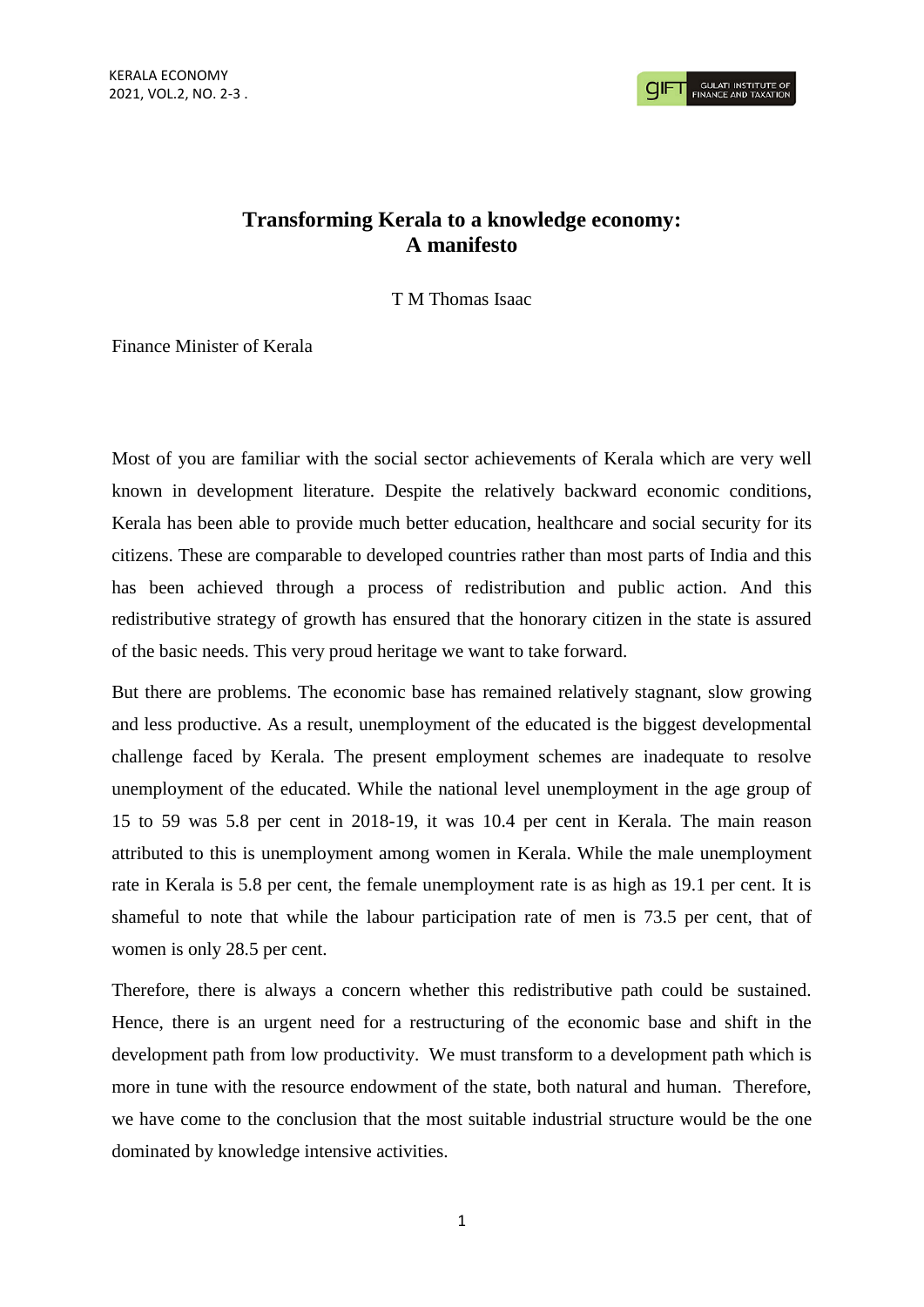KERALA ECONOMY

It requires huge investment in the infrastructure, because for the last one century Kerala had focused on social sector spending. We are capital expenditure deficit. So, five years back we made a bold initiative to mobilize resources outside the budget through special purpose vehicle- Kerala Infrastructure Investment Fund Board (KIIFB)- that has led to unprecedented growth in the investment for building physical infrastructure. The total amount would come to roughly half a trillion rupees.

We are attempting to do two major interventions; first one is to create the global job portal. Within this small state of Kerala, the total number educated unemployed, including women who are just forced to remain in the houses would come to 5 million. So, they will be skilled through intensive program of skilling and placed on this job portal trying to make an intervention in the new drift or shift in the labor market towards say working near home or working at home. Secondly, we would also want to promote knowledge industries within the state. So, we have a very big program of promoting innovation start-ups and knowledge industries. And the basis of all this would be restructuring of the higher education in Kerala, a very bold program to change the entire higher education sector.

The government aims to utilize all the possibilities created by work near home and work from home. Opportunities will be created for companies to recruit employees for centralized or decentralized jobs. An extensive scheme is being initiated to provide employment to at least 20 lakh persons through digital platforms within 5 years. Changes happened in global job market and the fame attained by Kerala in COVID defense will help in the success of this employment strategy. There was no other time the brand Kerala got discussed even among the common men. Kerala Development Innovation Strategy Council (K-DISC) will be restructured as a registered society with the Chief Minister as its Chairperson. The whole process of transforming Kerala to a knowledge economy will be coordinated and monitored by K-DISC. The knowledge economy in turn will be built on three key pillars- digital infrastructure with K-Fon at its center, a vibrant higher education system and finally the Kerala innovation society.

## **Digital infrastructure**

For transformation into such a society, it is essential to have a suitable information and digital ecosystem. The digitalization of schools is a decisive step towards this goal. The new generation can develop expertise in information technology and access the vast universe of knowledge opened by it. Internet will be provided free of cost to below poverty line (BPL)

2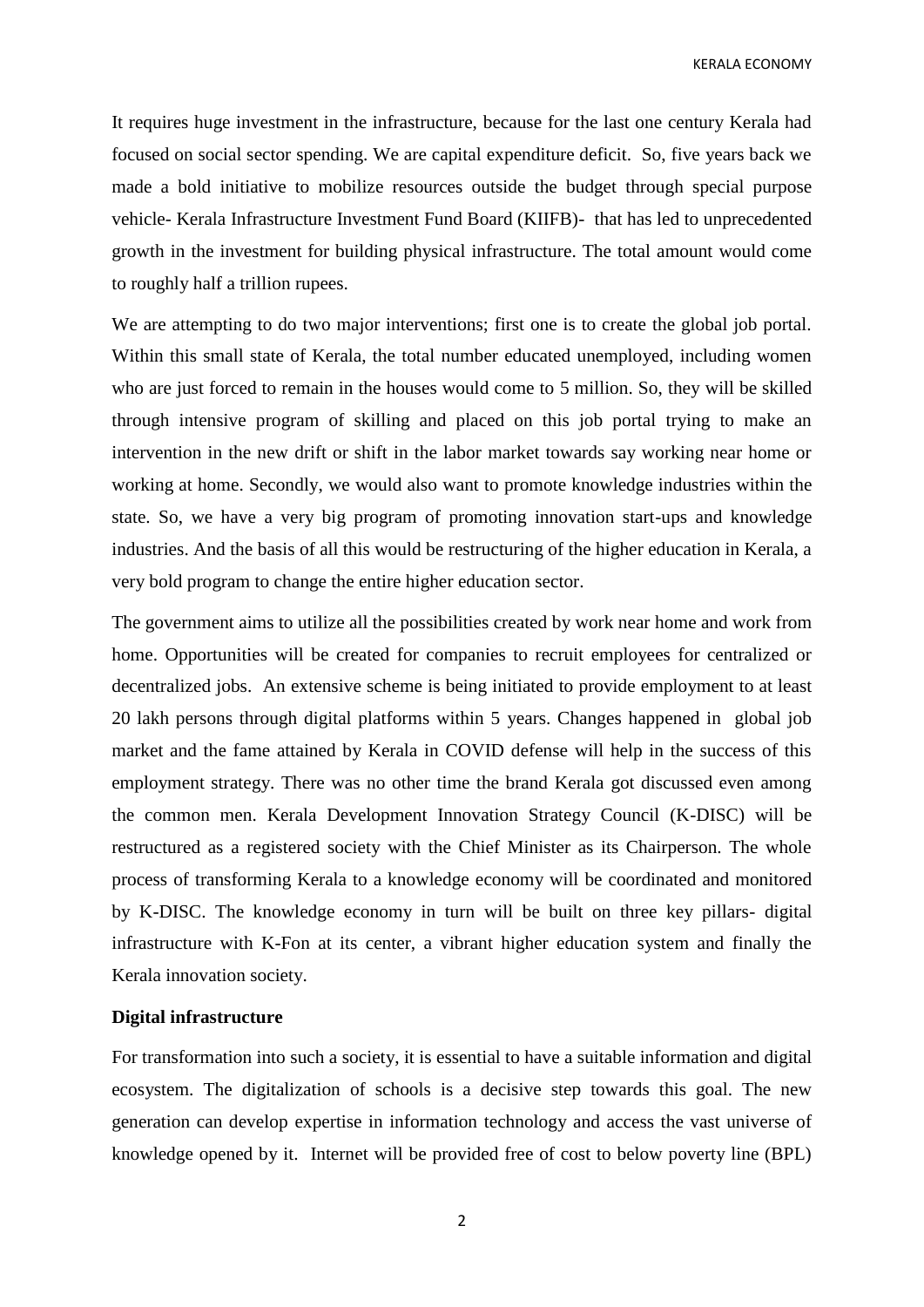families. 30,000 government institutions will be connected by high-speed intranet facility. The internet speed will range from 10MBPS to1GBPS. The government will facilitate the growth of fields such as Artificial Intelligence, Block chain and Internet of Things. Ecommerce and digital services will be made available to industrial, commercial and tourism enterprises including small scale sector of Kerala. K-Fon will become a shot in the arm for our e-governance system.

## **Towards excellence in higher education**

Our next aim is to transform higher education in line with our achievements in school education over the past five years. Several different indicators are now available globally for measuring the standard of higher education. The most prominent among them is the ranking of global universities published by Times higher education. Only one university from Kerala figures in the list and the ranking for this is between 600-800 range. Another prominent ranking is by the Shanghai Ranking Consultancy, which ranks 4000 universities across 54 subjects. Not even one university from Kerala finds a place in these 54 subjects. Investment many times higher than the present one is inevitable in higher education. Similarly, the approach to teaching and research needs a paradigm shift. Both are not easy. We ought to move towards this goal with resolve. The enrolment ratio in higher education sector shall be raised to at least 75 per cent. The all-India average is 26 per cent. At present the enrolment ratio in Kerala is 37 per cent.

To make the higher education more vibrant, a number of fully autonomous Inter University Centres and Schools are being envisaged within universities. The appointments to these institutions will be made from experts at the national level through a search committee. These centres/schools will develop under the leadership of top-experts in the respective fields.

Further 500 'Nava Kerala' post-doctoral fellowships are being instituted with support for establishing laboratory and other facilities. These post doctaral fellowships, with a duration of two years, will be open to experts within and outside the country with a view to facilitate brain circulation.

## **Kerala - an innovation society**

Innovation means the translation of new or existing knowledge into a new product, new process, new form of organisation or a new marketing method. Incessant innovation needs to be made at all levels for the rapid growth of Kerala. Binder-less board made of coconut pith is a product that can deeply influence the development of Kerala. This idea was born in a